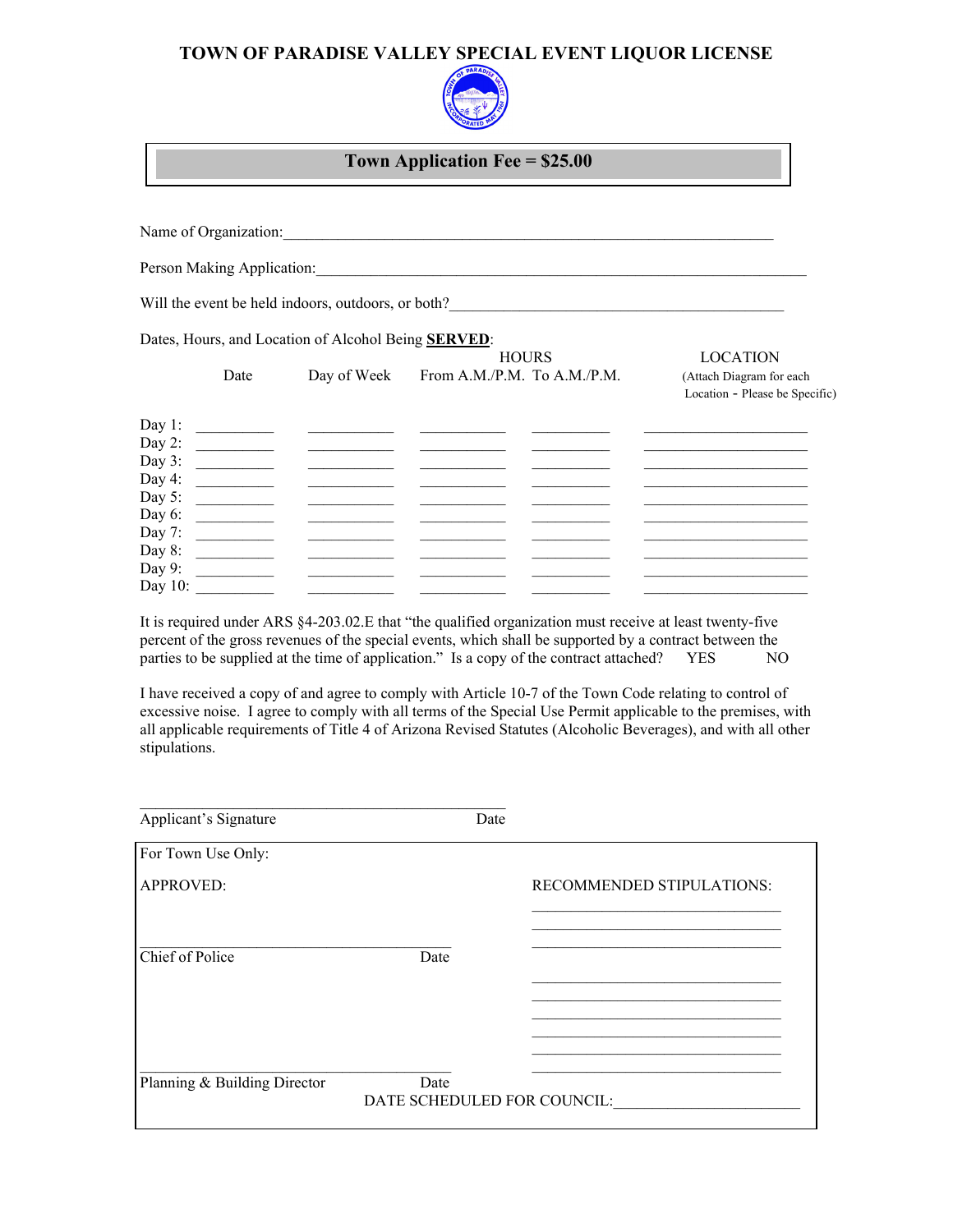## **Town of Paradise Valley Special Event Liquor License Checklist**

This checklist is intended to help the applicant review what is needed/required to insure a complete application. Special Event Liquor Licenses must be approved by the Town Council which meets twice a month. Because of the time it takes for the Town to review the application and schedule it for Town Council consideration, **applicants are requested to submit the application 6 to 8 weeks before the special event**. If there are any questions relating to this application please call the Town Clerk's Office at (480) 348-3610.

Yes No 1. Are Sections 1 through 10 on the Arizona Department of Liquor Licenses & Control, Special Event License Application (hereinafter referred to as the State form) request form answered in a complete and thorough manner?

\_\_\_Yes\_\_\_No 2. Is there a cover letter to the applicant explaining: **(if not please attach one)** 

A. The exact location/s of the event?

 B. Dates and times of individual events providing exact locations where alcoholic beverages will be served along with the types of beverages (example: beer, wine, mixed drinks, etc.)? (PLEASE REMEMBER, the location/s must be fully recognizable and understandable to those not familiar with the actual physical layout or location of the event.)

 C. Are all security and/or controls indicated in the application or cover letter fully detailing the precautions that will be taken to prevent the distribution and/or consumption of alcoholic beverages in accordance with State law?

Yes No 3. If the applicant (people and/or organization/s listed in the application) has been issued a special event license during the past year (relating to Section 10, question 2 on the State form), have you included the number of times that permits were issued along with the dates and locations for these events in your cover letter?

Yes No 4. Is there a contract to support ARS §4-203.02.E which requires "the qualified organization must receive at least twenty-five percent of the gross revenues of the special events, which shall be supported by a contract between the parties to be supplied at the time of the application"? (Section 10, Question 5)

Yes No 5. Is Section 6 fully and accurately answered indicating the number of people providing security and the types of security and control measures the applicant will be taking to prevent liquor law violations?

Yes No 6. Does the diagram of the special event license show all dimensions, serving areas, fencing, barricades or other control measures and security positions as required by Section 11 on the State form? If additional diagrams or maps are needed, are they attached? (PLEASE REMEMBER, the location/s indicated may not be fully recognizable or familiar to those reviewing the application for the event.)

Yes No 7. Has the state application been signed?